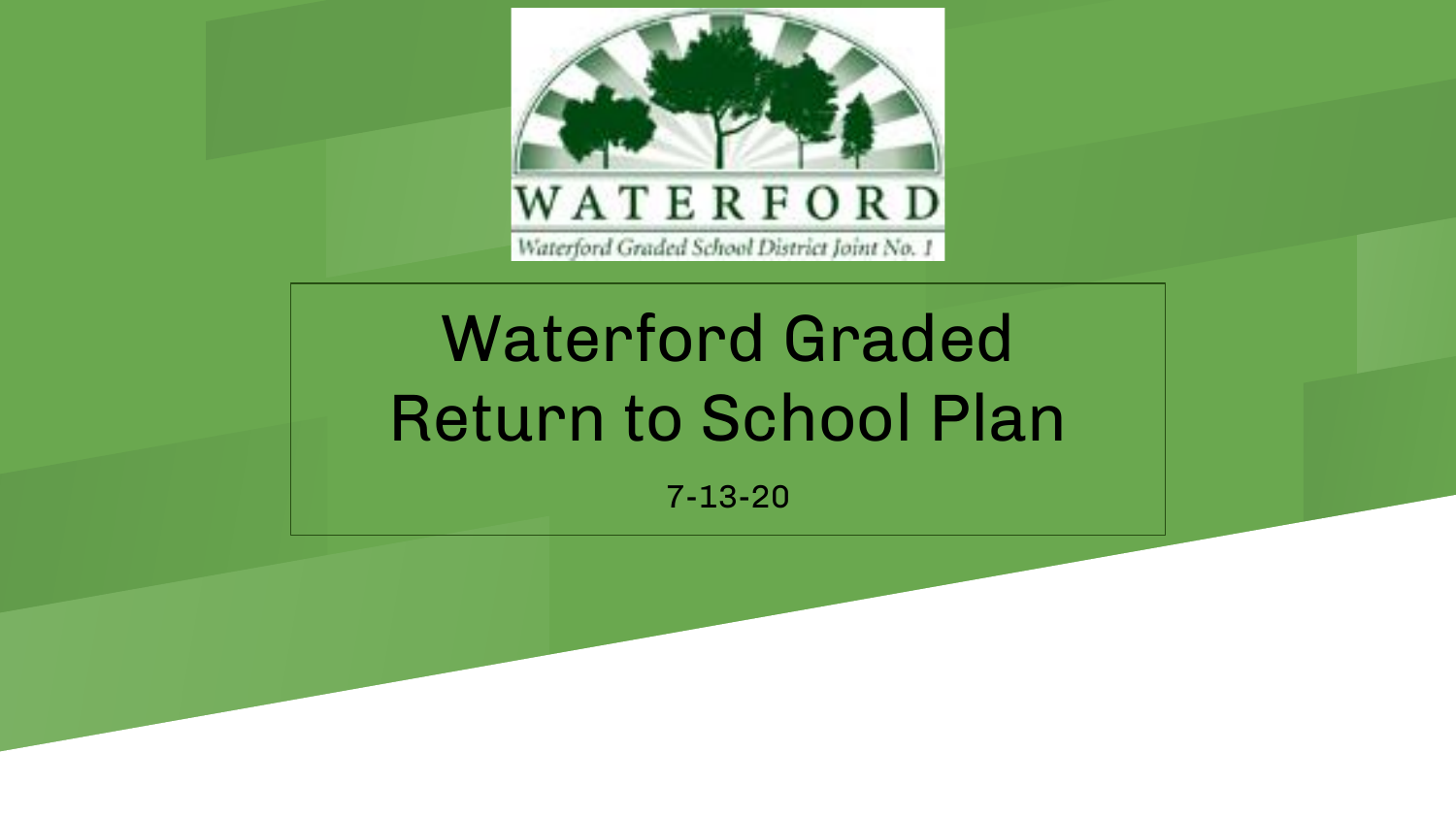# Waterford Graded Return to School Committee



#### Core Members:

- **●** Ed Brzinski, District Administrator WGSD
- **●** Luke Francois, District Administrator Waterford High
- **●** Jane Aegerter, Director of Student and Staff Services
- **●** Kannan Heath, Director of Technology
- **●** Sloan Allen, Director of Curriculum and Student Growth
- **●** Denise Woodruff, Human Resources and Safety
- **●** Chris Mcmahon, District Nurse
- **●** James Dembosky, Trailside Principal
- **●** Jason Werchowski, Middle School Principal
- **●** Dan Foster, High School Principal
- **●** TBD, Director of Facilities and Grounds
- **●** Kelli Vogt, Washington-Caldwell Representative

#### Subcommittee Team Members:

- **●** Sandy Asmussen, Special Education Consortium
- **●** Lisa Peterson, Food Services Director
- **●** Susie Schuyler, Recreation Department
- **●** Tracy Fredericks, Child Care Representative

#### Consultants:

- **●** Margaret Gesner, Central Racine County Health Department
- **●** Lynee Tourdot, CESA 2 Consultant
- **●** Vance Forrest, Risk Consultant, Community Insurance

**● ●**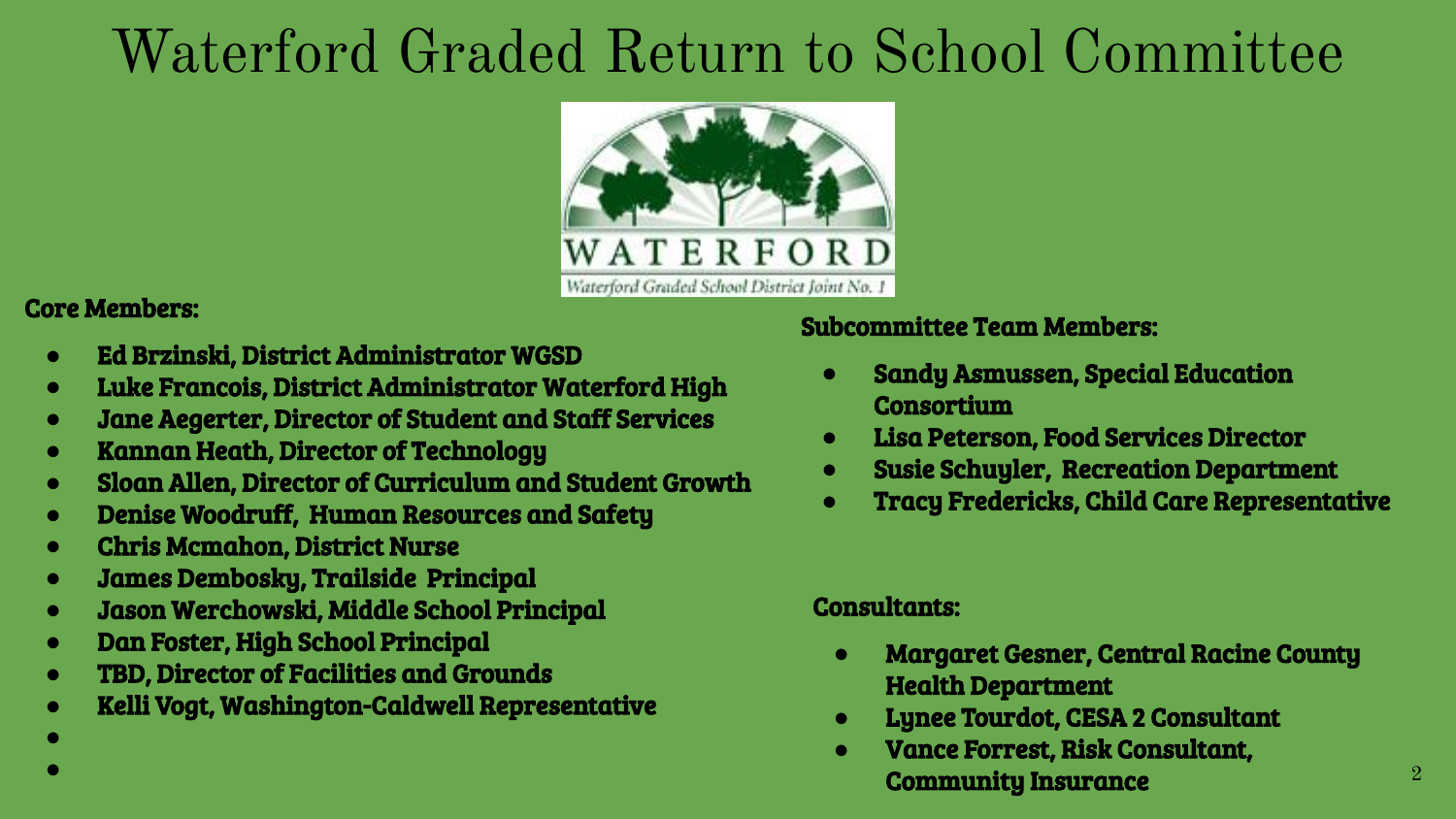

United with the families and community, the Waterford Graded School District is committed to establishing a safe and respectful environment that encourages curiosity, collaboration, creativity and critical thinking for all." -WGSD Mission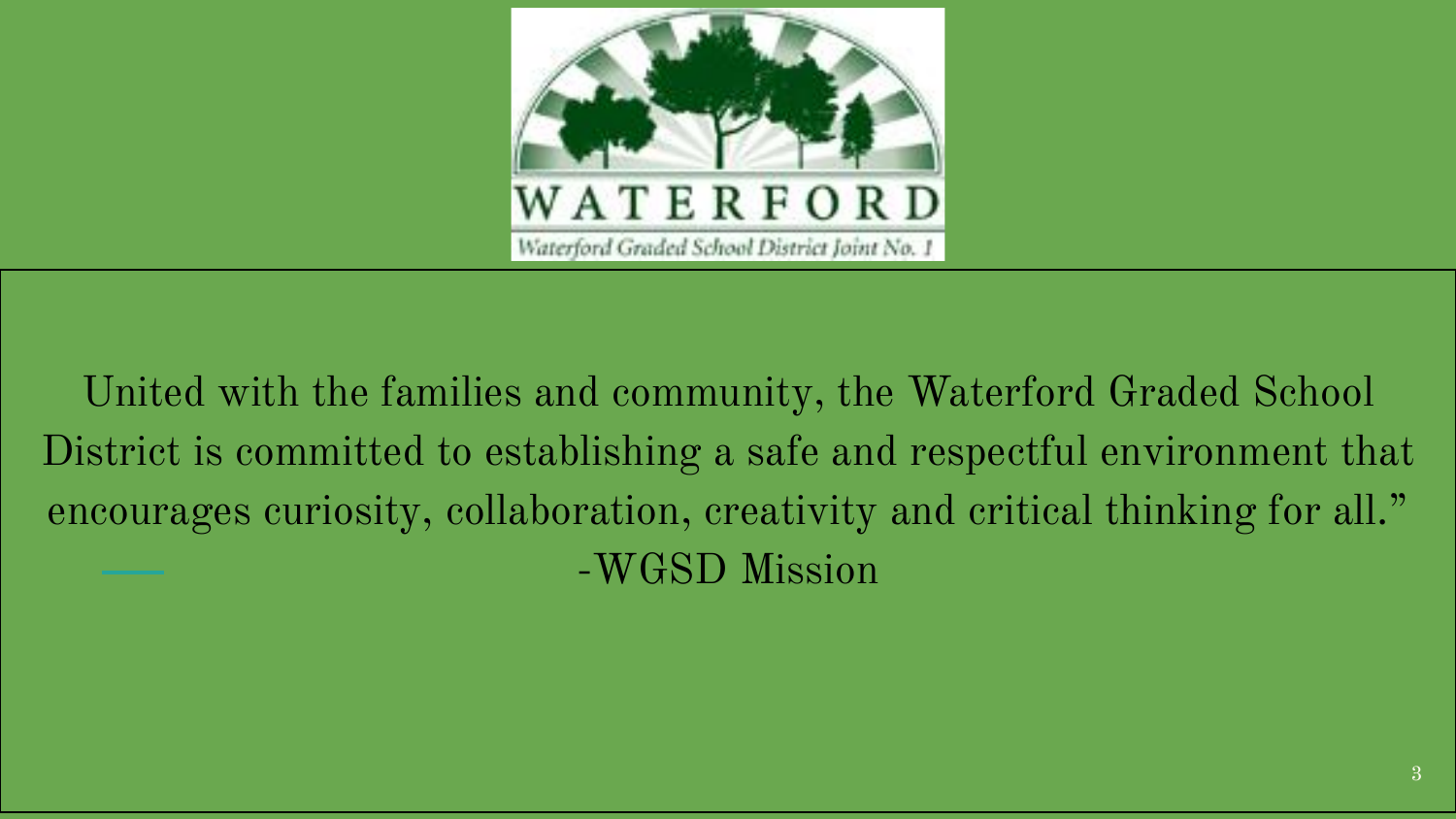### Waterford Graded Return to School Committee



- **Mission:** The mission of the committee is to construct, collaborate, communicate, and carry out the Waterford Area Schools Return to School Roadmap.
- learning takes place face to face, virtual, or in a hybrid model. **Vision:** The vision is to have a fluid plan that ensures student and staff wellness and academic learning for the 20-21 school year, whether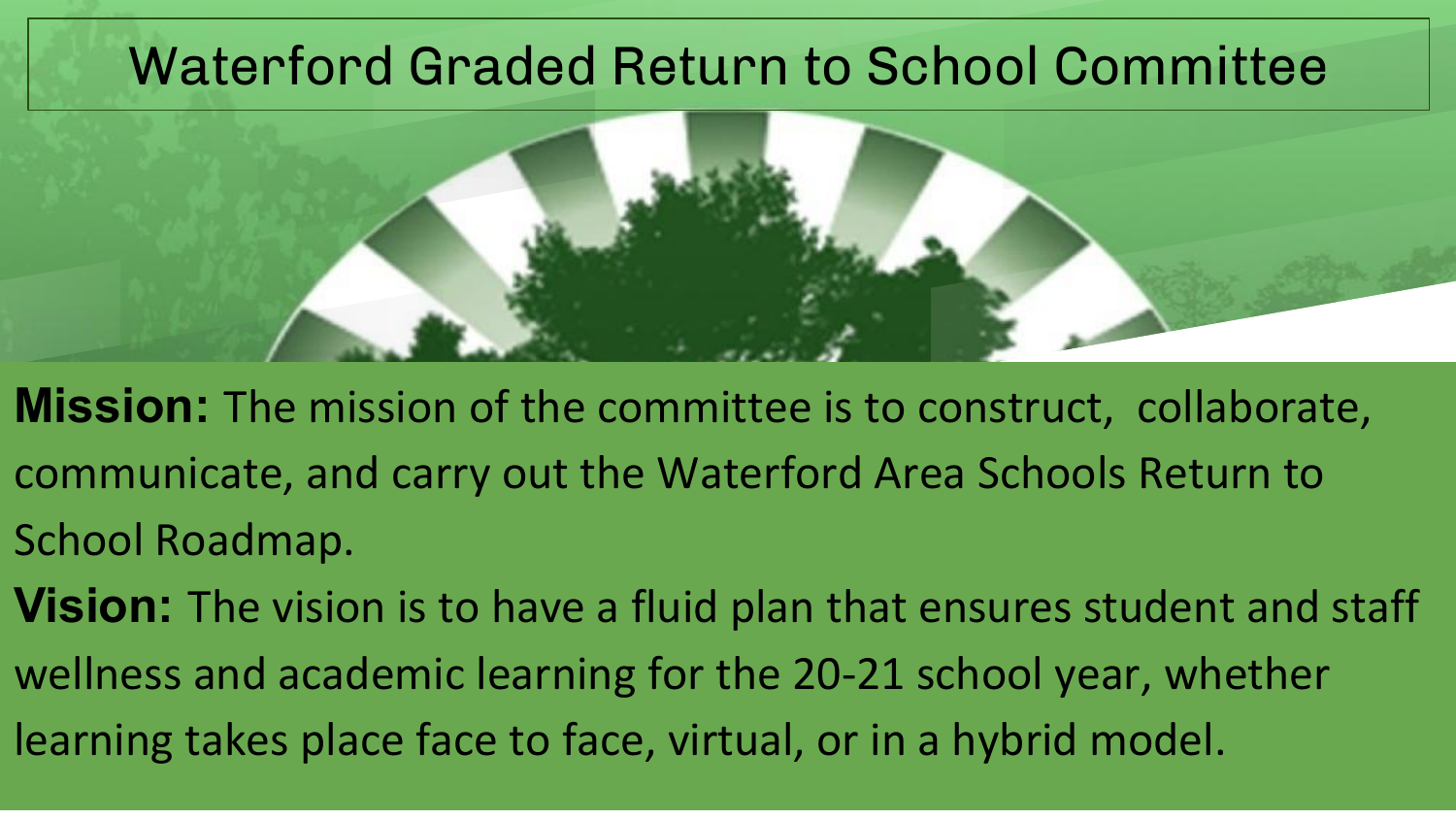## Our Commitments

#### **Safety**

**Student, staff and family physical and psychological safety is top priority. Plans reflect guidance from CDC, State, and Central Racine County Health Departments.** 

### **Flexibility**

**Plans reflect fluidity of the situation which keeps in mind, students, staff, and family capacity.** 

### **Equity**

**The district is agile to meet the needs of all stakeholders**

### **Teaching and Learning**

**Plans offer options for face-to-face, blended and virtual learning opportunities for our students.**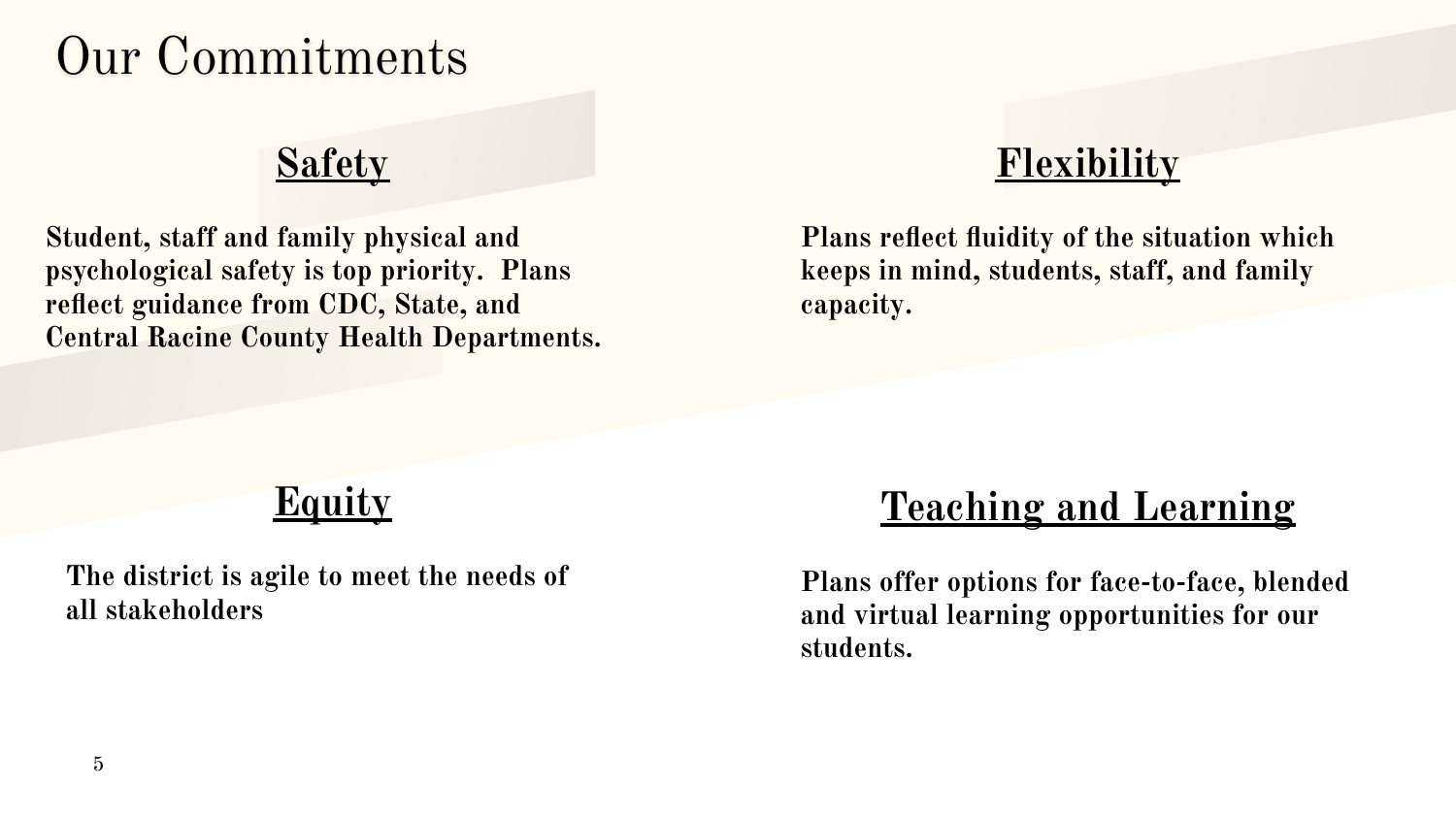## Governance

### **WGSD Area Schools**

- Establish committee for Waterford Area Schools to help create flexible plans that fit all schools, while creating a common message to the entire community.
	- Pool resources and share responsibilities
	- Establish necessary guidelines and protocols
	- Continue conversations and planning with local, county and state level agencies
	- Provide consistent updates to stakeholders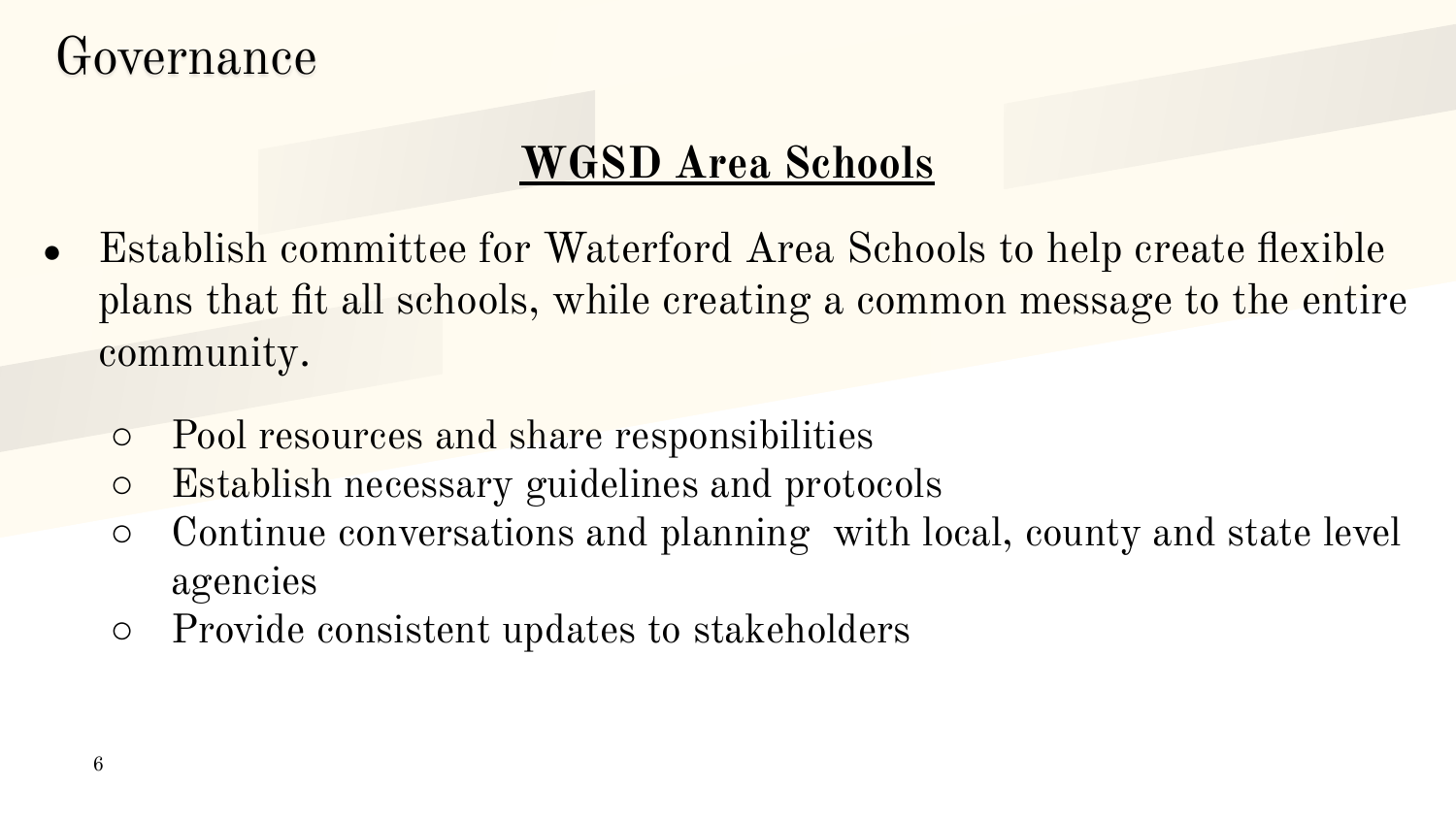### Wellness

Goal:

Make certain that a healthy recovery from the pandemic crisis occurs by ensuring physical, psychological, and personal self-care measures are in place for students, staff, and families.



Personal Self-Care Measures

7 Provide resources for students, staff, and families: Employee and Student Assistance Program, Vitality, Amwell, Social-Emotional Supports, Trauma Sensitive Practices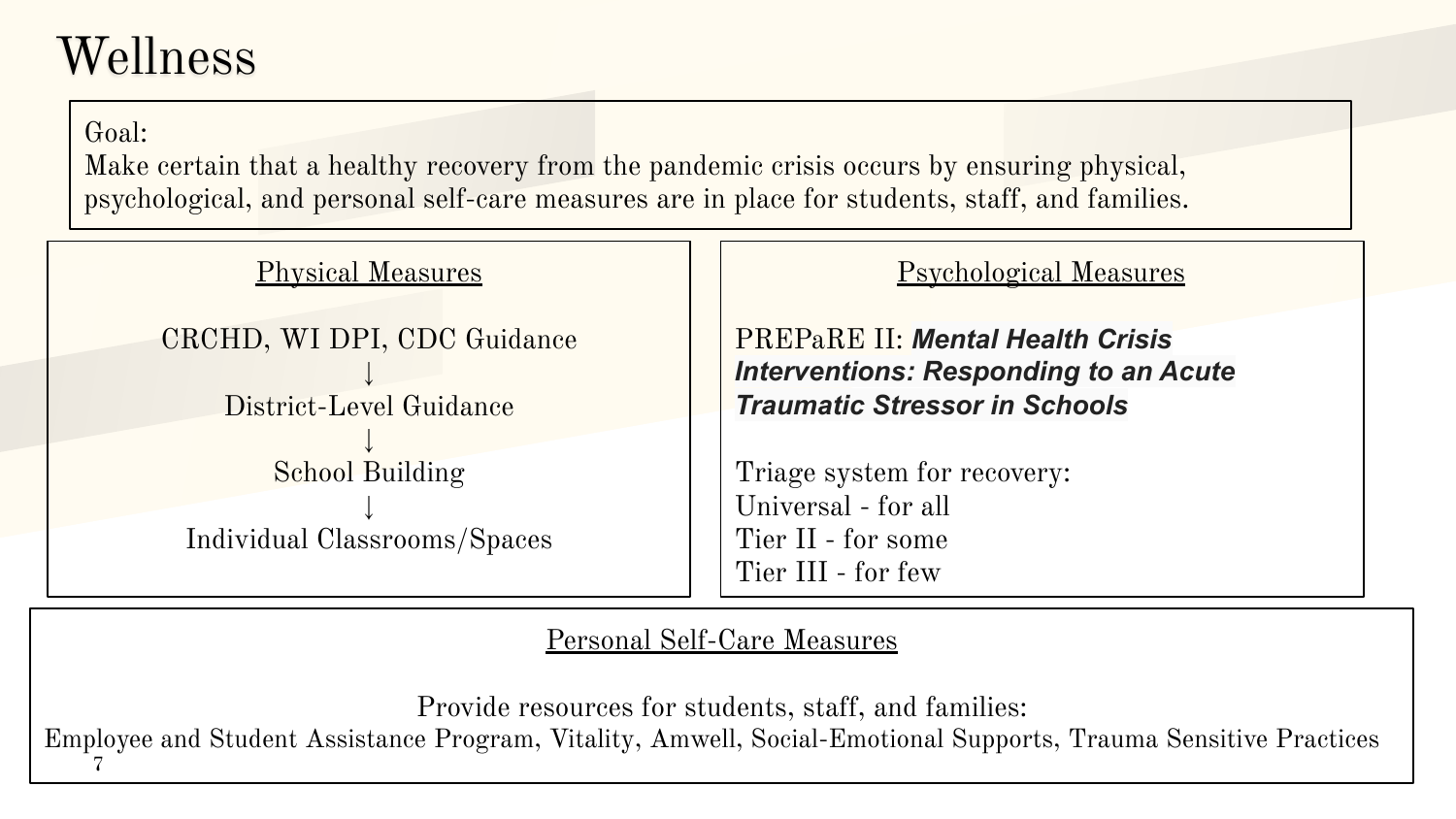## Instruction

Goal: Ensuring flexible and rigorous student learning with in-person learning as our first intention.

### **In-person**

All students attend schooling with physical distancing and safety protocols.

### **Physically Distanced (Blended)**

- 1. **Targeted Populations:** Students would be split into two groups of who would attend school on Mon/Tue and Wed/Thursday and Friday.
- 2. **Individual students who need to be quarantined** can access the classroom through live streaming or recorded sessions.

### **Fully Virtual**

- 1. **District wide** would be 4 days a week for students with one day a week for teacher prep and student rewind day. The rewind day would be coordinated with Waterford Area Schools.
- 2. **Students opting for virtual.** The School District is looking to partner with CESA 2's JEDI Program, where students can access curriculum and teaching staff virtually.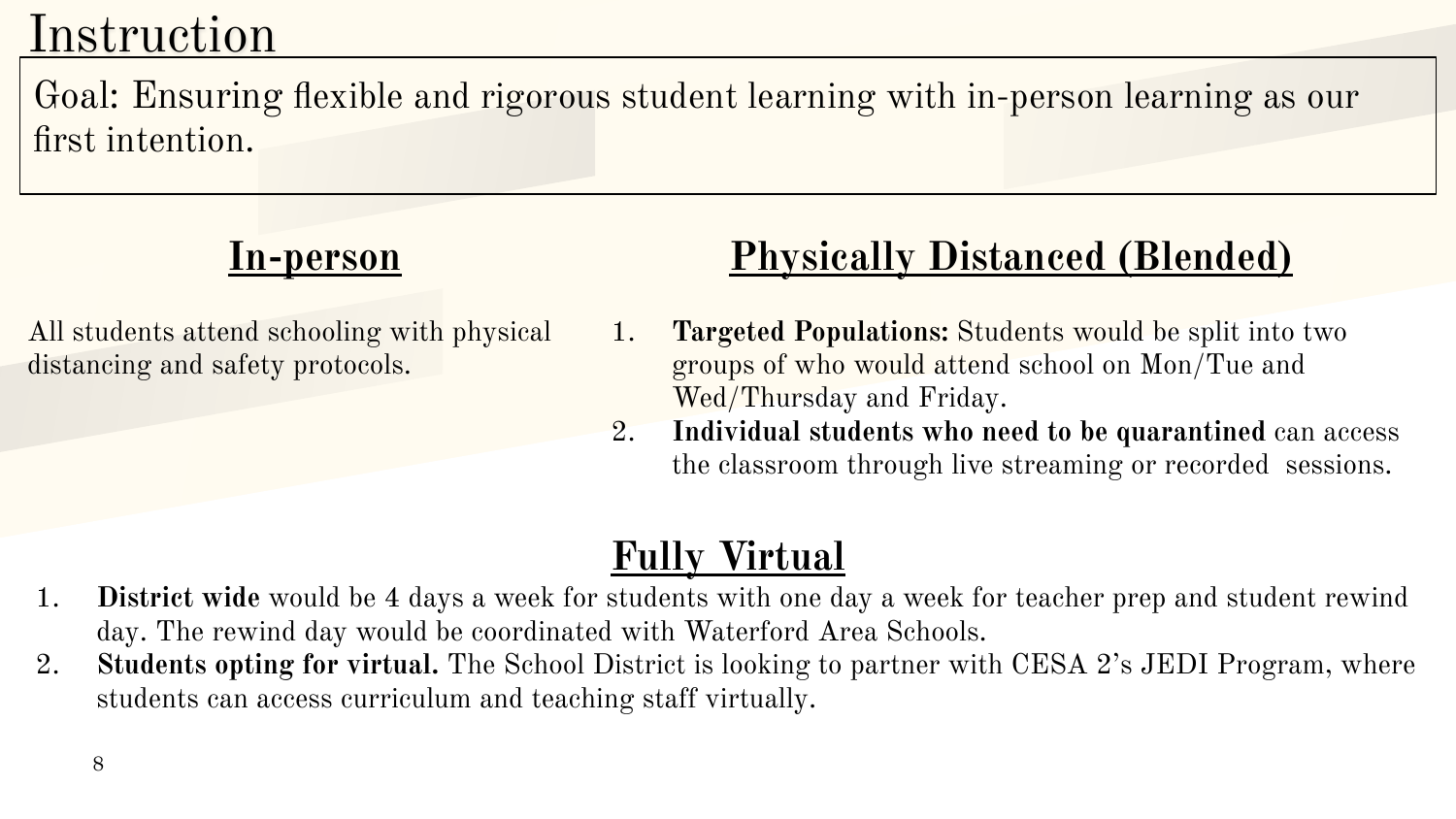## Facilities

Goal:

Responsive to the changing programs of education delivery and provide an environment that is safe, secure, accessible, and as safe as possible.

#### Cleaning and Disinfecting

Updated facilities plan for cleaning and disinfecting:

- Supplies and equipment upgrades
- **Training**
- Cleaning routines
- **Staffing**

9

#### Health Operations

#### Updated health room and school procedures:

- **Screening**
- PPE
- Contact Tracing
- Separate "isolation" area
- Training for front office staff, teaching staff, and students
	- Sick child procedures vs routine health room visits
	- Social Distancing
	- PPE (when to wear, when it is ok not to wear)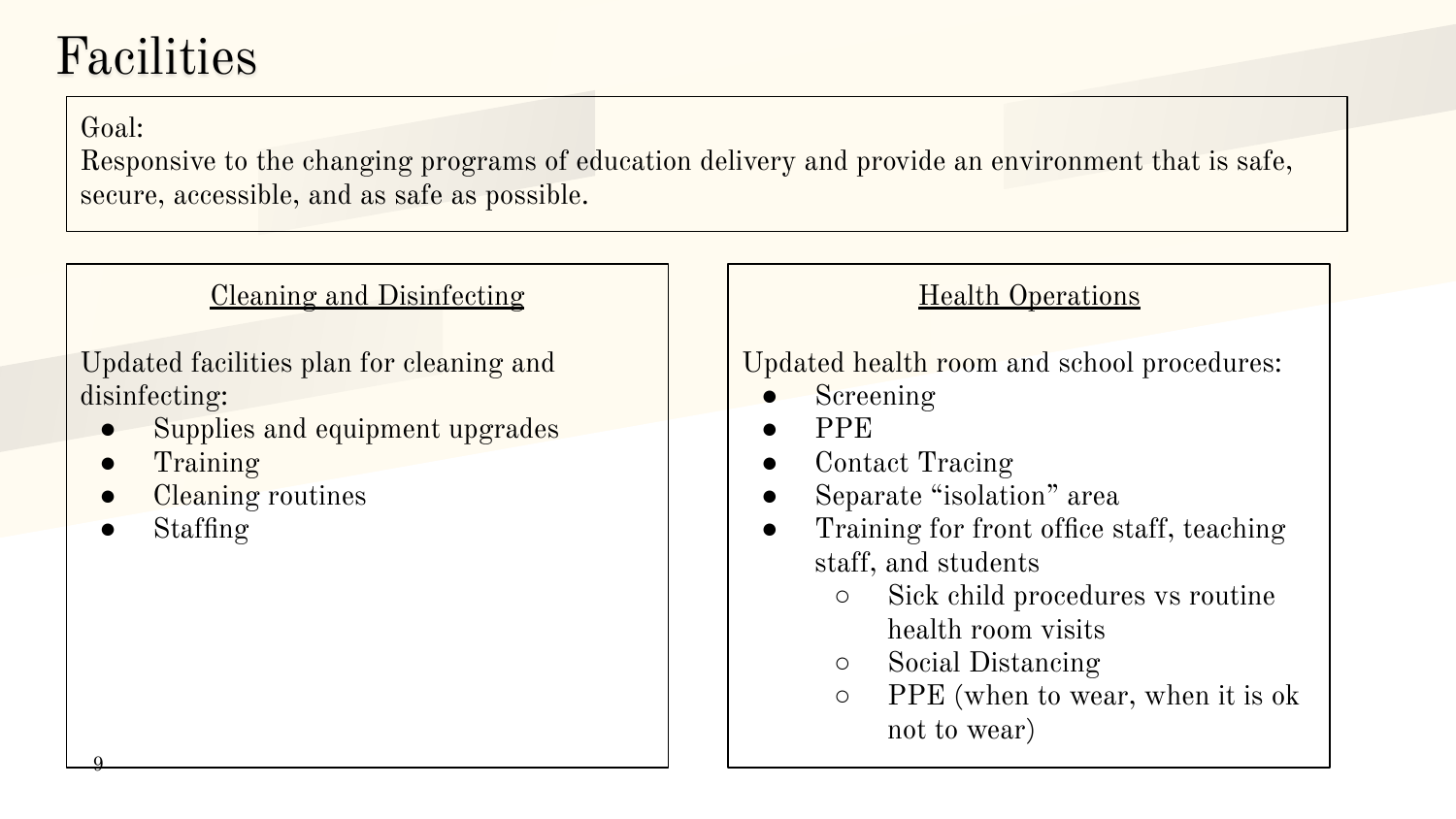## **Operations**

Goal:

Establish a safe and positive school culture while ensuring day-to-day operations are exceptional.

**Guidance**

*~[Central Racine County Health Department Tracker](https://crchd.com/sites/default/files/riskCats_7.09.2020_rc_crchd.png) ~[Central Racine County Health Department Guidance](https://drive.google.com/file/d/1wleQMnJNiQQREk7dS-ofAcVxlhKfpFaS/view)*

*~[DPI Education Forward](https://dpi.wi.gov/sites/default/files/imce/sspw/pdf/Education_Forward_web.pdf) ~[Interim COVID-19 Infection Control and Mitigation Measures for Schools](https://dpi.wi.gov/sites/default/files/imce/sspw/pdf/05_21_20_Interim_Guidance_for_School_Infection_Control_and_Mitigation_Measures_002.pdf)*

*~[CDC Readiness and Planning Tool to Prevent the Spread of COVID-19 in K-12 Schools](https://www.cdc.gov/coronavirus/2019-ncov/downloads/community/School-Admin-K12-readiness-and-planning-tool.pdf)*

*[~Waterford Area Schools Pandemic Plan](https://docs.google.com/document/d/1yQUi9g_vwDDHSQVRQPp9VBcb00GotD5bwHb_zZooGpk/edit?usp=sharing) [~WGSD Crisis Intervention and Response Plan](https://docs.google.com/document/d/1khDIadHeTlivNJI9bNOCPEWmZhO5nXMK8lPqzc_T6x4/edit?usp=sharing)*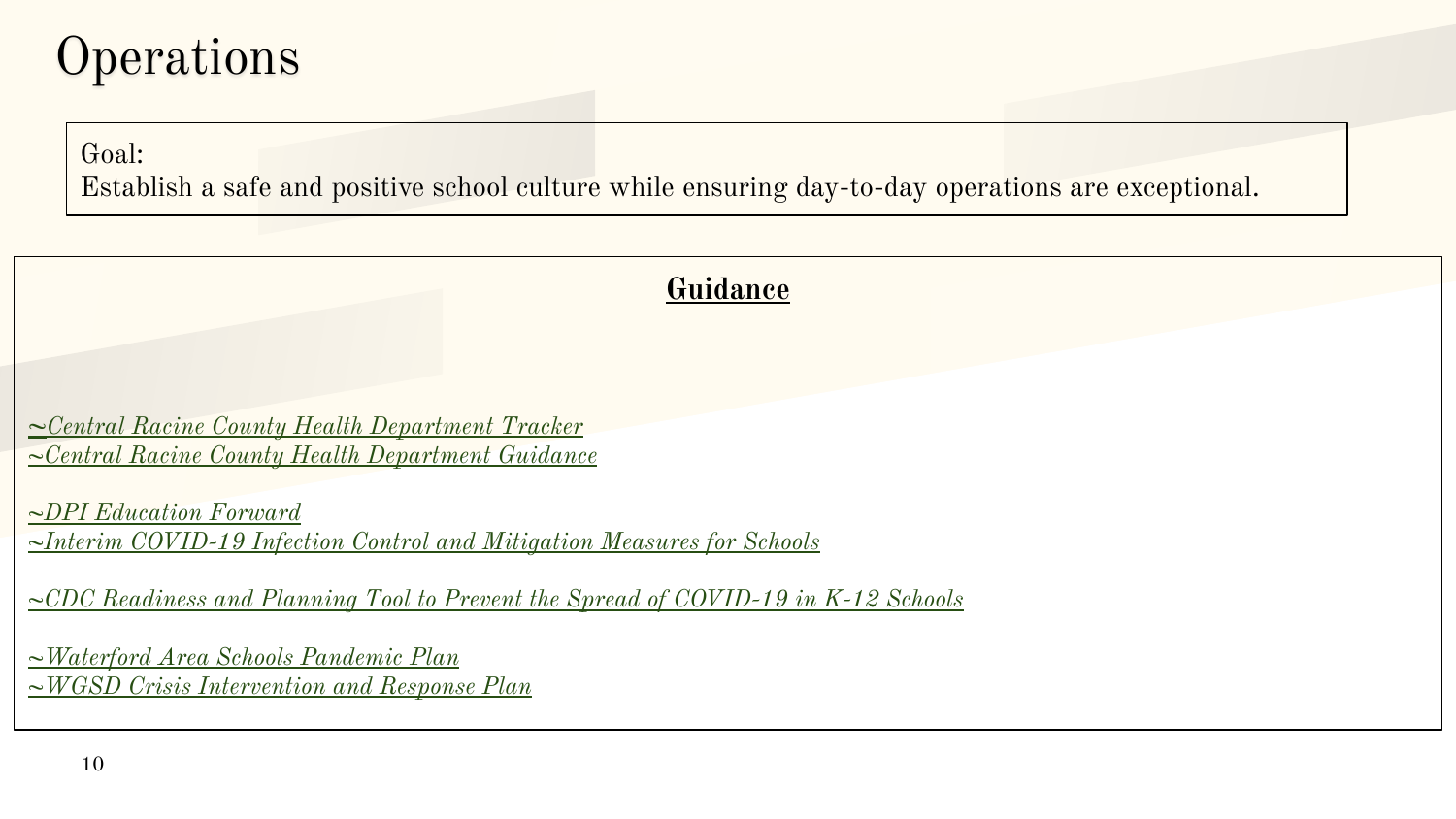## **Operations**

Goal:

Establish a safe and positive school culture while ensuring day-to-day operations are exceptional.

#### School Buildings:

- **Elementary [Operational Items Grid](https://docs.google.com/document/d/1CLbC0TB6kL_A5InYz5qV9bw58PbzecpiBEKAKdnRbnw/edit?usp=sharing)**
- **[Lunch Schedule](https://docs.google.com/document/d/1OdLpjXE9NfSHJssXHAA0pDF0iPFADjWzNGkZoanGBtI/edit?usp=sharing)**

#### Extra-Curricular:

- **Daycares**
- Recreation Department
- **Athletics**
- 11 Outside Groups
- Food Service: Reduction in self-service Focus on pre-packaged items ● EverSafe sanitation (safety platform) ● Education of healthy habits **Employee Safety Precautions** Transportation ● Partnership with Dousman Transportation
- Safety Precautions to the greatest extent possible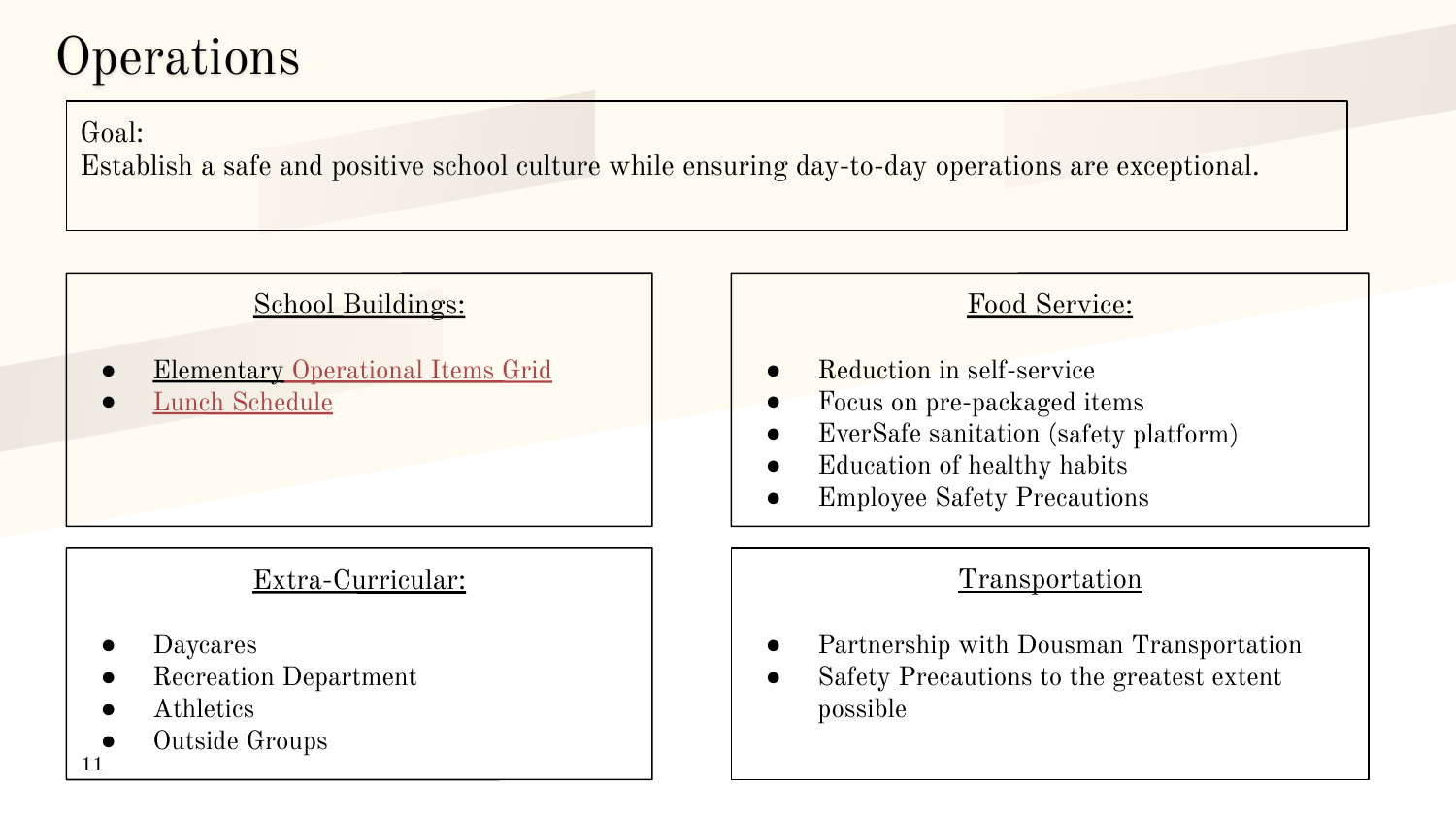## Technology

Goal: Support students, staff and community with technology needs to ensure success of our Return to School Plans.

|                | Feedback:<br><b>Teacher Survey</b><br><b>Survey Results</b>                     |               | Communication:<br>Teachers will establish a communication plan<br>$\bullet$<br>(may be different for some students) that<br>works best?<br>District level staff will adjust frequency of<br>$\bullet$<br>communication |  |
|----------------|---------------------------------------------------------------------------------|---------------|------------------------------------------------------------------------------------------------------------------------------------------------------------------------------------------------------------------------|--|
|                | <b>Content Delivery</b><br>Google Meet<br>Google Classroom                      |               | PD/Technical Support                                                                                                                                                                                                   |  |
|                |                                                                                 |               | Pd on new and current tools                                                                                                                                                                                            |  |
|                | Seesaw                                                                          | Ed Puzzle     |                                                                                                                                                                                                                        |  |
|                | Google Suite (Enterprise services)<br>(Gmail, Docs, Slides, Sites, Forms, etc.) |               | Phone, email, hangout support for staff and<br>$\bullet$<br>families                                                                                                                                                   |  |
| $12^{\degree}$ | Clever                                                                          | Screencastify |                                                                                                                                                                                                                        |  |